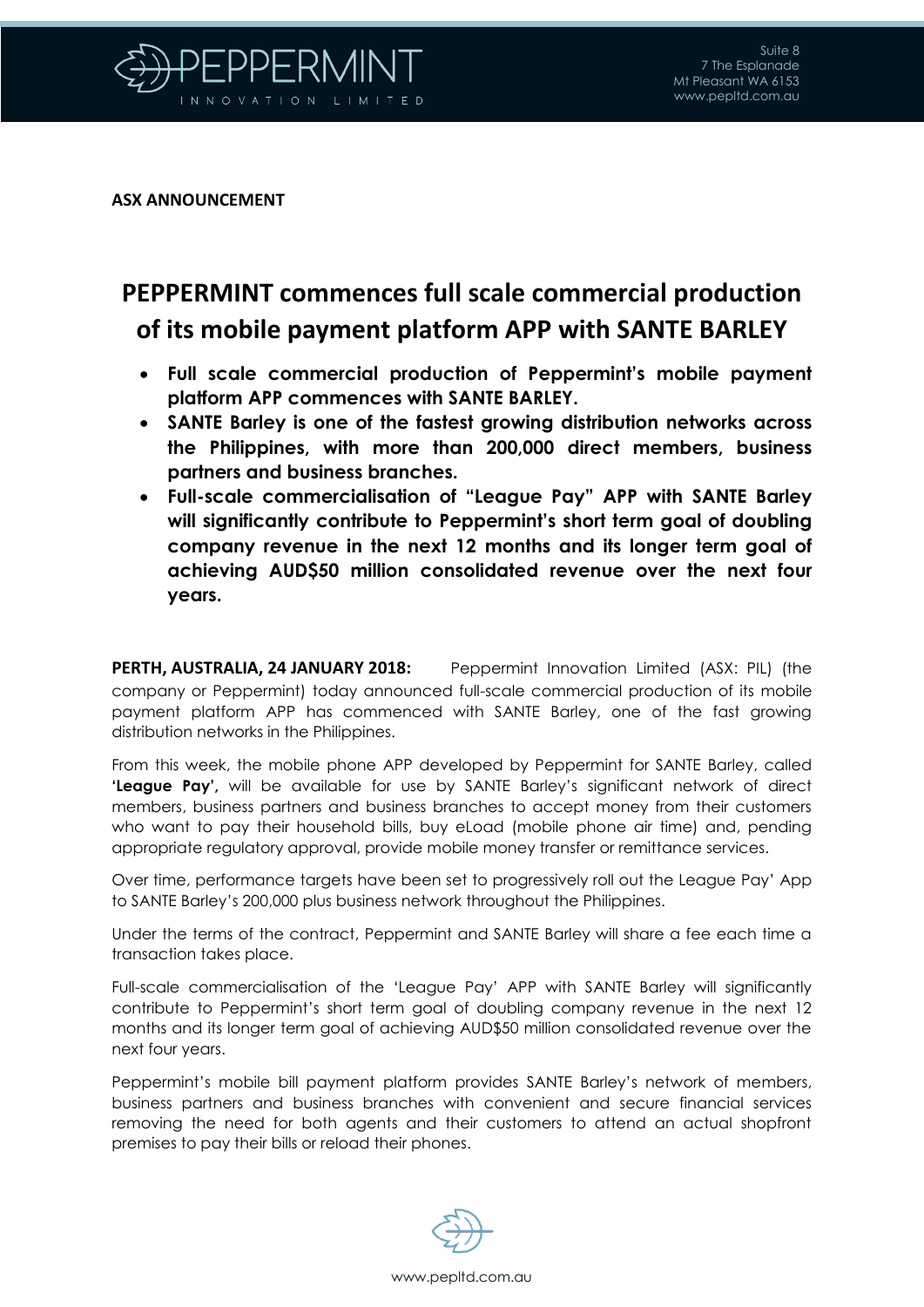

**Peppermint's CEO and Managing Director Chris Kain said:** "Reaching full-scale commercial production with SANTE Barley is a significant milestone for the company.

"Our pilot testing with SANTE Barley over the last four to five weeks has proved seamless and it's a fantastic achievement for our whole Peppermint team – and our valued shareholders – that we've flicked the switch on full-scale commercial operations this week.

"Peppermint is now focussed on rolling out our 'League Pay' APP to SANTE Barley's 200,000 strong network of direct members, business partners and business branches over the next four years."

**SANTE Barley CEO Joey Marcelo said:** "The SANTE Barley League Pay APP is a great addition to the quality products that our business partners already deliver to our market. The League Pay App will now give our SANTE Barley customers the convenience to pay their household bills and to also purchase mobile air time from any one of our 200,000 plus business partners.

"I, too, congratulate my team and Peppermint's team on reaching this significant milestone for both companies.

"At present, millions of Filipinos receive their weekly wage in cash however, only about 30 per cent of Filipinos operate a bank account. Consequently, they are forced to physically pay their bills in cash, causing them to travel great distances across town to ensure all of their household bills are paid.

"Peppermint's payment and remittance platform is ultimately designed to make life easier for Filipinos by offering secure and convenient money transfers, eLoad purchases (mobile phone air time) and bill payment services that are easily accessible to the Filipino people."

-Ends-

For more information, please contact:

Chris Kain Managing Director & CEO Peppermint Innovation [info@pepltd.com.au](mailto:info@pepltd.com.au)

## **About Peppermint Innovation Limited**

Peppermint Innovation is an Australian company focused on the commercialisation and further development of the Peppermint Platform, a mobile banking, payments and remittance technology designed for banks, mobile money operators, credit card companies and microfinance institutions. Peppermint currently operates the Peppermint Platform in the Philippines.

Peppermint has a particular focus in the developing world (starting with the Philippines) and on providing an attractive tool to the unbanked population to access mobile banking and remit money to and from family and others through a system not tied to a particular bank or telephony company.